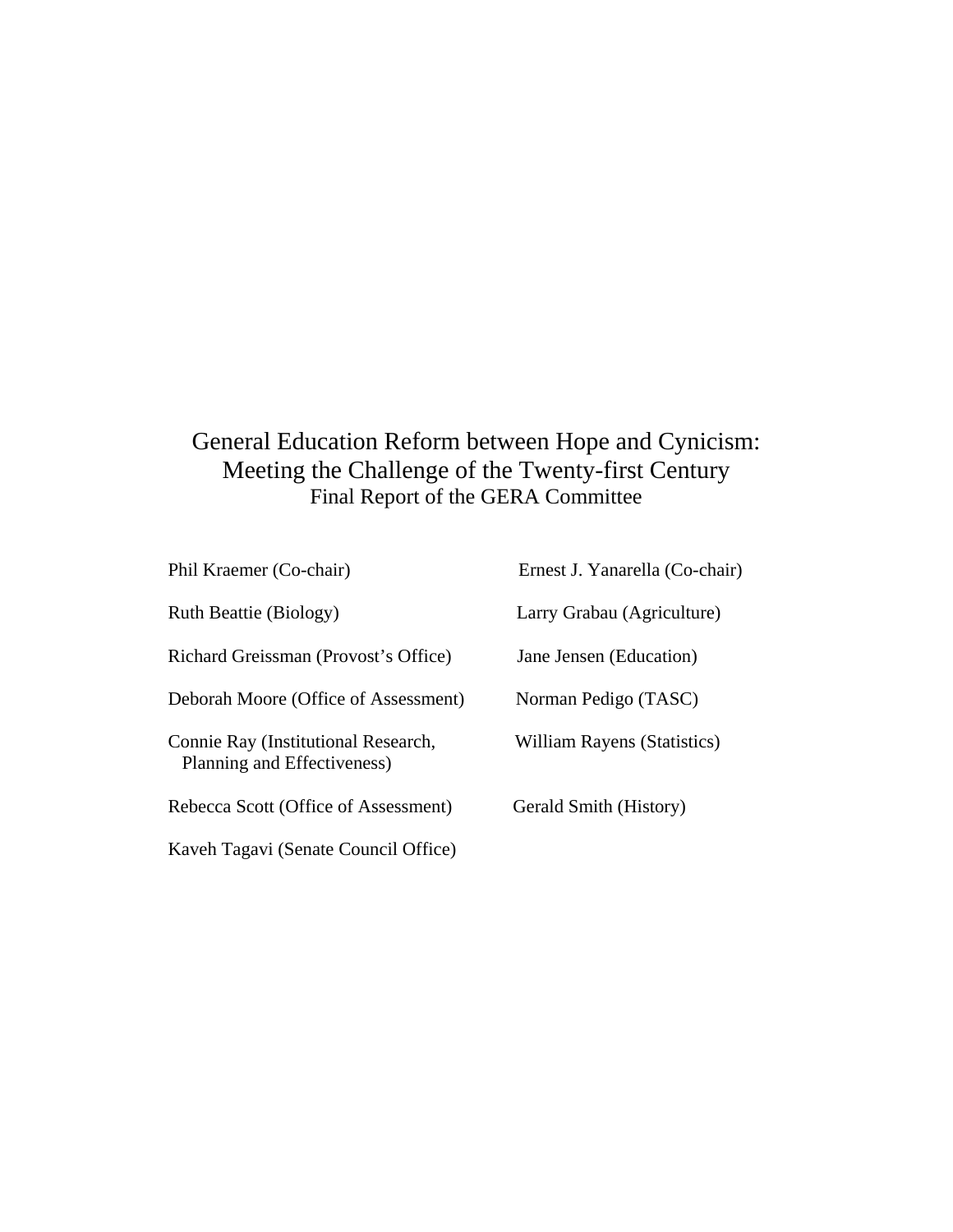# Final Report of the GERA Committee

#### Introduction and Background:

General education is the keystone of the University of Kentucky's undergraduate curriculum. Since the middle of the decade of the 1980s, it has been delivered through the University Studies Program (USP).

With the launch of the first comprehensive program review of USP by the Office of the Vice President for Institutional Research, Planning, and Effectiveness in 2004, an opportunity presented itself to consider needed changes and even possibilities for wholesale renovation of this general education foundation. Two committees were formed in this process—the USP Self-Study Committee and the USP External Review Committee (ERC)—and each prepared lengthy reports to the Vice President for Institutional Research, Planning, and Effectiveness and the Associate Provost for Undergraduate Education, as well as to the university community in general.

Occurring in tandem with the USP comprehensive program review was a general education initiative spawned by the Senate Council chair office and supported by the Senate Council. Preliminary activities included:

- sending a group of faculty and administrators on an information gathering trip to Miami University in the Spring of 2005 to learn about their program structure, how it evolved and is being sustained, and how faculty development and assessment activities are linked to the Miami Plan (http://www.muohio.edu/academics/miamiplan/index.cfm);
- interacting with a team from Indiana University-Purdue University--Indianapolis (IUPUI) about the framing of their program around 6 principles of undergraduate learning coupled with information about strategies for assessment in undergraduate education by Dr. Trudy Banta, an internationally known expert in the arena of higher education assessment (http://www.iupui.edu/academic/undergrad\_principles.html); and
- conducting a series of informal summer meetings regarding strategies for sustaining attention on reform options.

Subsequently, an effort was made to formalize this initiative and solicit support from the Senate Council and the Provost's office and to integrate a new committee into the formal review process.

The General Education Reform and Assessment (GERA) Committee is an entity of the Senate Council and the Provost's office. Its membership was based on recommendations generated by the Senate Council and the interim Provost. It was instituted to address needs associated with information gathered from the preliminary work during the previous spring and summer terms. Its mandate was two-fold in nature: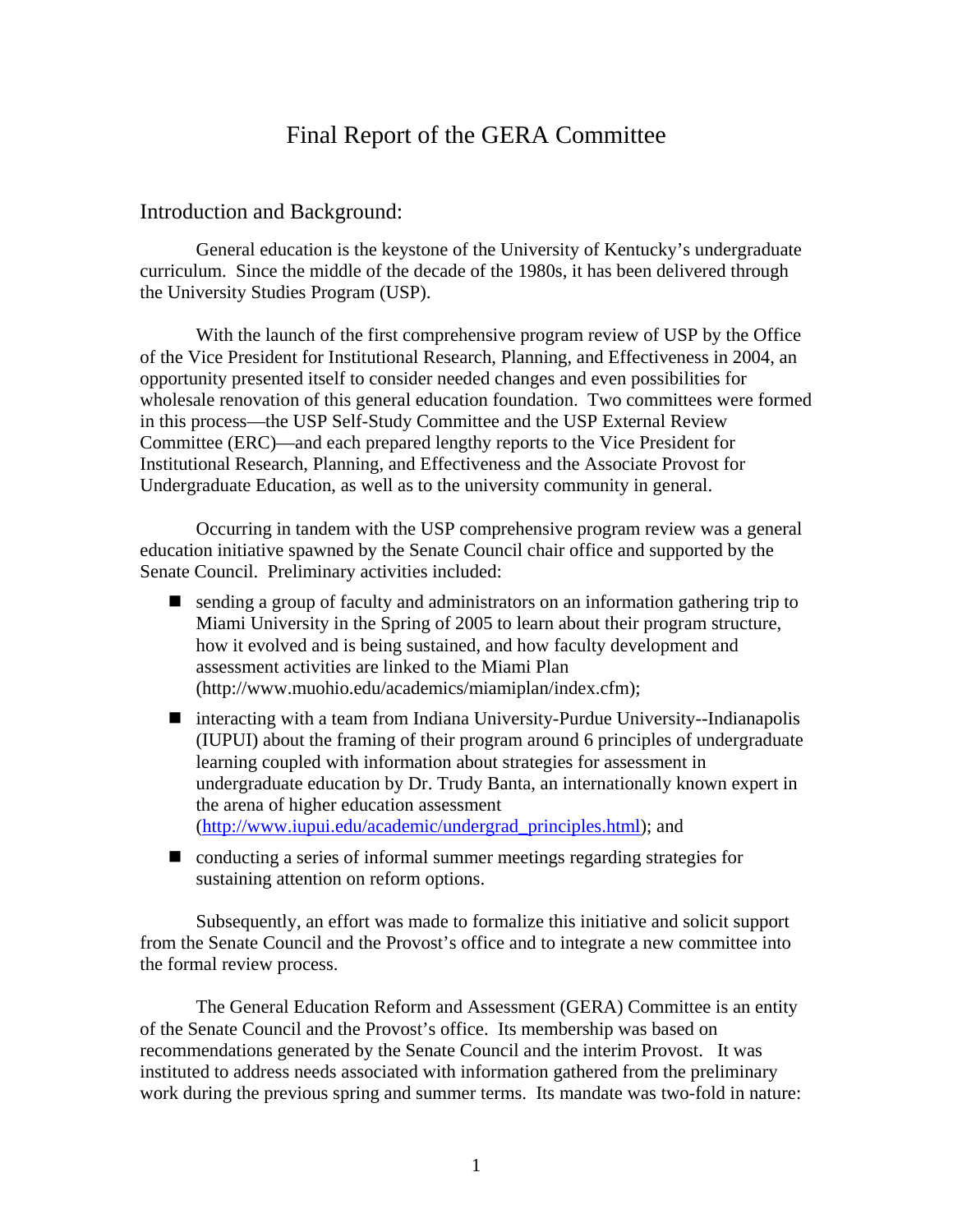to catalyze campus discussions about the reform of USP and to cultivate a culture of assessment surrounding this reform effort.

In nearly one year of committee work and service to the faculty and University, GERA has fielded a host of major activities including:

- $\blacksquare$  the sponsorship of a faculty survey on attitudes toward USP using a tool made available for no cost by the American Association for Colleges and Universities (AAC&U);
- coordination of 15 College and other constituency forums focused on the framework of core learning outcomes tentatively proposed in the USP preliminary ERC report;
- $\blacksquare$  the hosting of a GERA website to facilitate communication with faculty, administrators, and students across campus;
- underwriting participation of an eight-member team to the June 2006 AAC&U Institute on General Education in Washington, DC; and
- $\blacksquare$  the directing of a mid-August 2006 planning process workshop for over twentyfive representative faculty and college administrators to explore basic skills, curriculum models, and assessment issues in preparation to support and sustain the initiative into its next phase of development.

This report seeks to comply with the Senate Council's expressed wish that the GERA committee prepare a report for the University Senate and its executive arm to review at the end of August 2006. This report is the culmination of GERA's work and committee life.

### Fall Faculty Survey on Attitudes toward USP—Process and Results:

As suggested by its title, AAC&U's *Assessing General Education: A Questionnaire to Initiate Campus Conversations* is a survey tool to help generate discussion and facilitate improvement planning associated with general education programs. GERA was granted permission to administer this tool to faculty at the University of Kentucky during the Fall of 2005. Of the 1232 faculty invited to participate, 309 completed the electronic survey during the month of October for a 25% response rate. Although a higher response rate was desired, the respondents were fairly representative of the overall population with minor exceptions.

Faculty gave low ratings to 9 of the 28 dimensions associated with general education programs. The 9 dimensions with low ratings are listed below with segments of the survey statements defining the dimensions:

- Goals (*...is expressed primarily as a list of courses…)*
- Coherence (*…fragmented…up to the students to search for commonalities...make connection...)*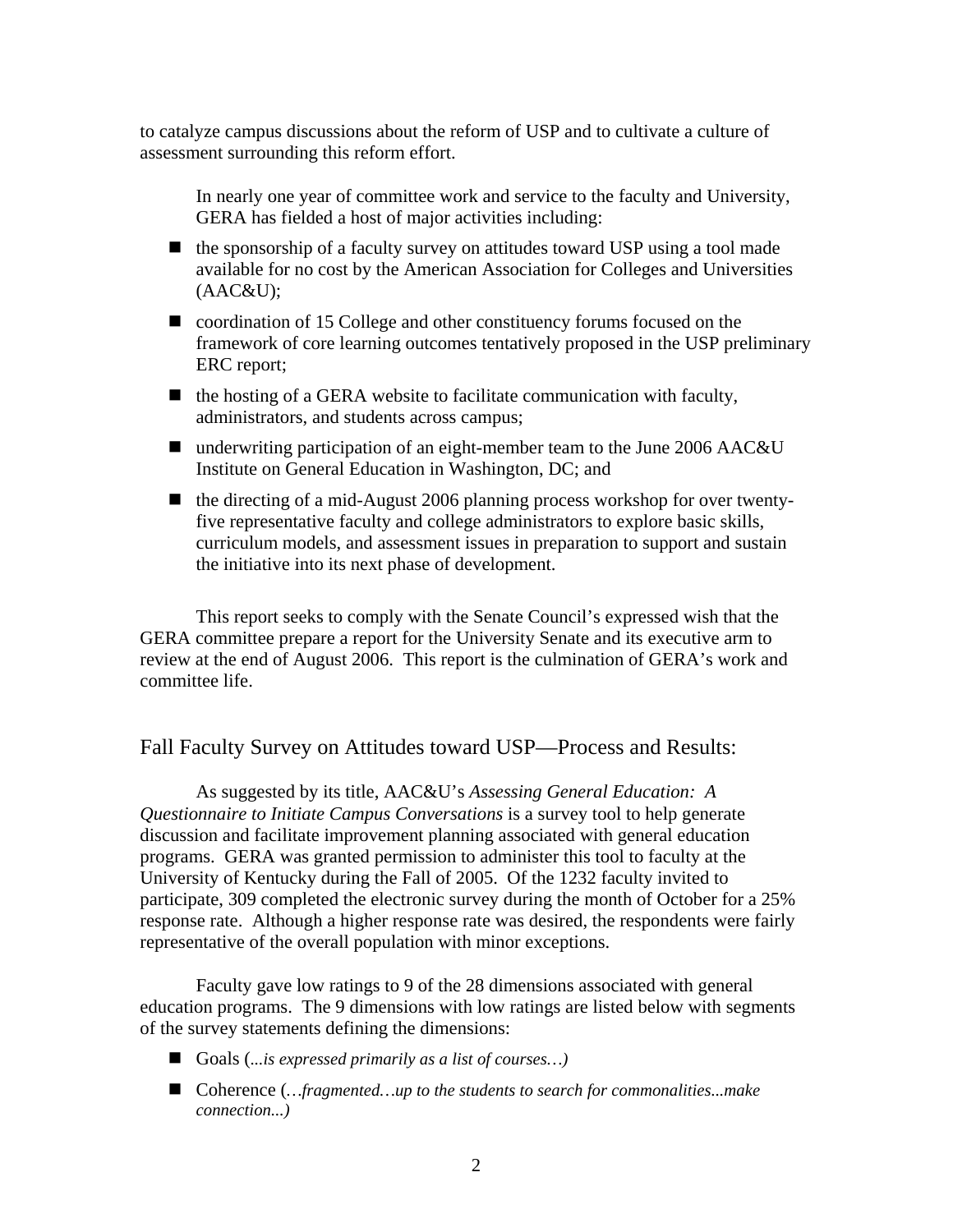- Structure (*…reflects a distribution structure…)*
- Faculty Student Interactions (*...rarely interact outside the classroom…)*
- Faculty Community *(...each teaches his or her own...little or no consultation or dialogue…)*
- Coordination (*…exists…as a list of course offerings…staff who verify…the requirements…)*
- Image (…*regard…requirements as an obstacle…in the way of their major…)*
- Faculty Development *(…support… related to general education is minimal…)*
- Assessment (*…no evaluation of our program as a whole…)*

These values suggest our faculty view the current program as reflecting a distribution structure in which goals are expressed primarily as a list of courses. Faculty ratings of program coherence suggest that our students likely experience USP as fragmented and disconnected, leaving them to search for commonalities and to make their own connections across their USP learning experiences. Further, faculty seem somewhat isolated in their efforts, having neither the benefit of collegial conversation about USP/general education nor the satisfaction of student interaction beyond the classroom context. Coupled with low ratings on Coordination and Image, the courses may be perceived as obstacles for students and instructors alike.

Of note was the consistency of the pattern of responses across faculty subgroups formed around background characteristics such as tenure status, teaching assignments, and academic disciplines. A summary of the results is available at http://www.uky.edu/gera/meachum/Key%20outcomes%20overview.pdf.

## Campus Forums and the USP Preliminary Framework of Learning Outcomes:

During the Fall 2005 semester, GERA committee members spent considerable time digesting the substance of the USP External Review Committee Preliminary Report (ERC Report) and deciding how best to promote campus conversation about its recommendations. The committee determined that a series of GERA-sponsored forums focused on individual Colleges and key constituency groups across campus would be effective in promoting open dialogue. In order to encourage greater involvement in each College forum, notable College faculty members were contacted and asked to serve as co-facilitators along with GERA members. A PowerPoint presentation was devised by the committee and a preliminary training session was scheduled to assist College cofacilitators in understanding their role.

These forums were conducted beginning in the first two weeks of the Spring 2006 semester. (The GERA website—www.uky.edu/GERA—enumerates the dates and times of each forum and presents a detailed summary of those colloquies assisted by staff members of the UK Teaching and Academic Support Center.) These campus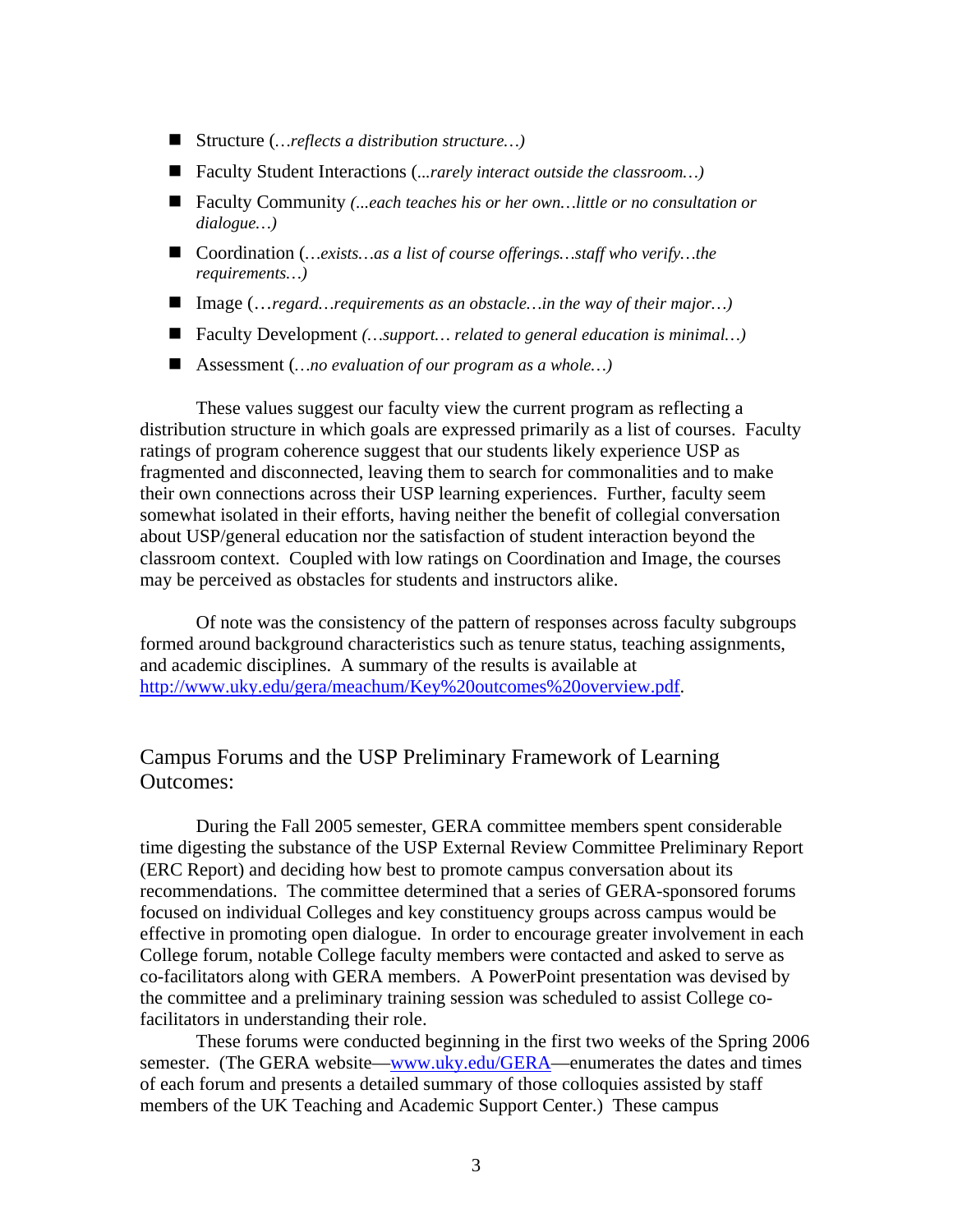conversations included all of the undergraduate Colleges (Agriculture, Arts and Sciences, Business and Economics, Communications and Information Studies, Design, Education, Engineering, Fine Arts, Health Sciences, Nursing, Social Work), the Health Care College associate deans, the Academic Advising Network, and a Business-Community summit. In addition, the two GERA committee co-chairs attended a Library College faculty meeting, gave brief presentations and facilitated a wide-ranging discussion among the Library faculty and their dean about general education and assessment reform. A student forum drawing from representatives of Student Government Association was planned for late in the Spring 2006 semester, but canceled due to scheduling problems and anticipated minimal attendance.

The value of these forums cannot be overstated. Although attendance ranged widely from a low of 5-6 to a high of 40 or more, the quality of these discussions was uniformly impressive. College faculty freely offered their assessments of the USP External Review Committee proposed preliminary learning outcome framework, noting its perceived virtues and shortcomings. Those in the professional colleges (e.g., Nursing) tended to be particularly supportive toward integrating assessment into any new general education program. Many in the College of Arts and Sciences, who believed that the brunt of any new general education curriculum would fall to their College, raised important questions about the proposed core learning outcome framework and its practical implications. College faculty in Design and Fine Arts were especially interested in involving themselves in the teaching of general education within a new framework. Faculty in the College of Education dwelt in particular on the long-term need of any general education revision to be linked to primary and secondary education changes, improvements, and reforms.

Other strong themes from the faculty forums included:

- expressed concern over how the stresses and strains of a dramatically increased undergraduate enrollment, the emphasis on graduate education, and the teaching needs of the undergraduate program might place too much responsibility for the instruction of general education into the hands of graduate students;
- $\blacksquare$  the desire for any new general education curriculum to break out of the traditional curriculum structure of offering largely three- or four-credit hour courses in order to promote greater innovation and differentiation in offering both lower credit curricular or course enhancement opportunities (i.e., music appreciation, campus talks and colloquia, workshops, and short-term study abroad), as well as the need for more creative pedagogy;
- $\blacksquare$  the value of integrating different kinds of literacy into substantive courses as part of general education offerings (i.e., media literacy, design literacy, information literacy, health literacy, literacy of the arts, political literacy, technological literacy, environmental literacy, etc.);
- $\blacksquare$  the need for inclusion of a cross-cultural, global component within the stated objectives. Both faculty and employers stressed the need for UK students to be able to work ethically within multi-cultural settings;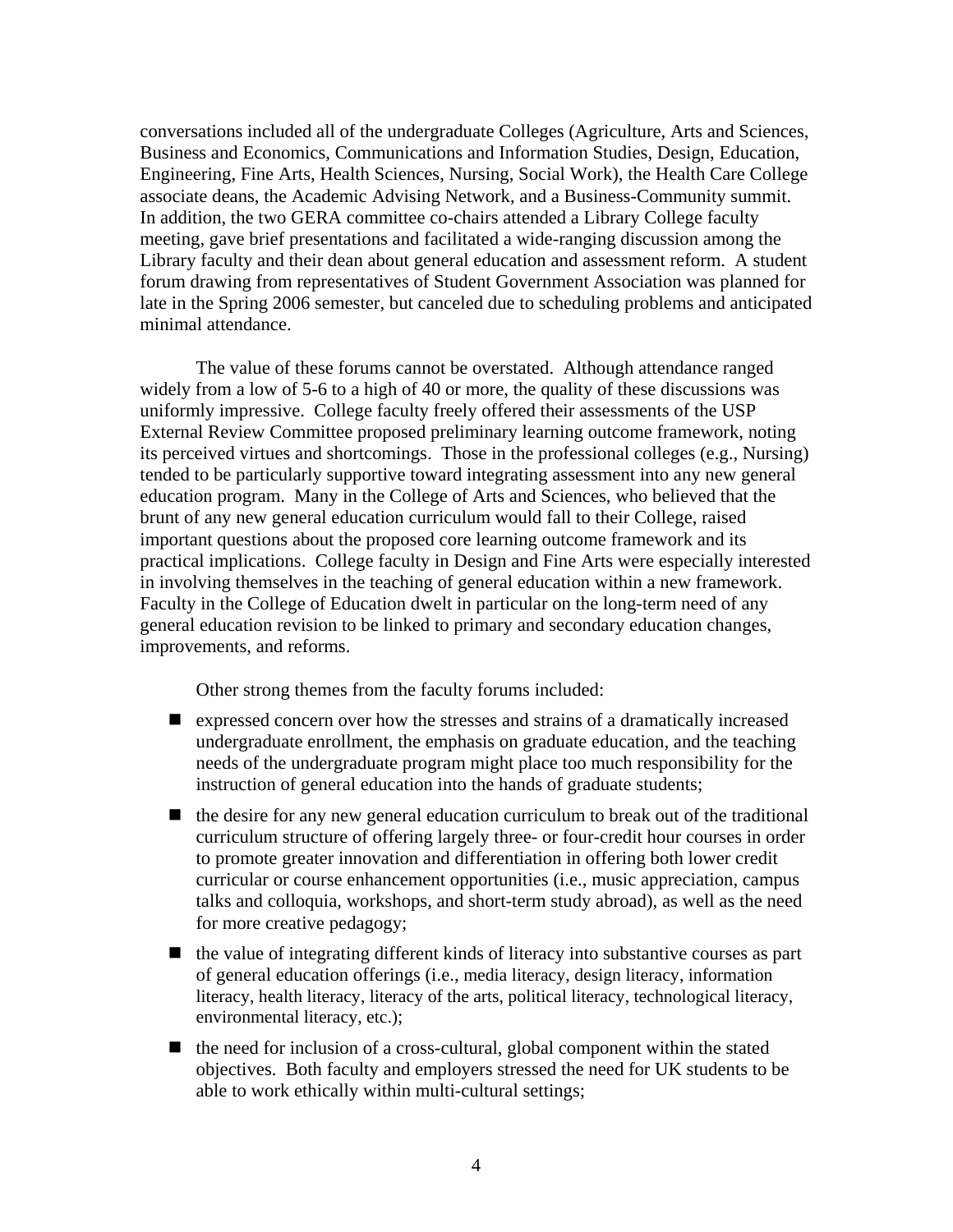- $\blacksquare$  the need to incorporate an emphasis on basic skills currently found in USP into the list of core learning outcomes within any new general education foundation.
- $\blacksquare$  the need to connect the curriculum across the board so that students can understand how the learning objectives and general education relate to their major, as well as to the "world of work". This connection would lay the foundation for UK graduates to continue to be "lifelong – learners."

The list of suggestions offered above is hardly exhaustive. More complete records of the forums are presented on the GERA website. In summary, these reactions, criticisms, and suggestions serve as a testament to the interest generated by the GERA hosted college and constituency forums and the engagement and thoughtfulness of those faculty who participated in these forums.

As a result of these forums, the USP External Review Committee, being informed by the responses to their preliminary report from the faculty, was able to work to prepare a final report that addressed or incorporated many of the issues and suggestions raised during the spring dialogues.

#### AAC&U Institute on General Education the UK Eight-Member Team:

 With the completion of its major Spring activity, GERA's attention focused on assessing the course of the general education initiative within a broader, national context. Seeking a way to evaluate the progress of the committee's efforts toward mobilizing critical reflection on USP's performance and the need for reform and possible renovation, the GERA Committee applied to send an eight-person team to the American Association of Colleges and Universities (AAC&U) sponsored Institute on General Education. As an organization, AAC&U has been a champion of the value of a liberal education, sponsoring a variety of forums for institutions to focus on and advance their internal efforts with assistance from other institutions and national experts in reform. The team was composed of the following individuals: Suketu Bhavsar, Tony Hardin, Jane Jensen, Philipp Kraemer, Derek Lane, Deborah Moore, William Rayens, and Ernest J. Yanarella.

 This institute presented itself as a signal opportunity to test where this homegrown initiative in revising general education stood in relation to national trends in thinking about the present and future landscape of general education and to similar campus campaigns working to achieve the same objectives elsewhere . The committee expected that such a five-day workshop sponsored and conducted by the AAC&U, perhaps the premier national association in higher education today, would serve this purpose well. In this hope, it was not disappointed.

 The AAC&U brought to the institute a faculty of well-known, even renowned, experts in educational studies—noted specialists including Carol Schneider, Ann Ferren, and Lee Knefelkamp. Although the institute content was often helpful, even illuminating, it generally proved to be better geared toward university teams who were a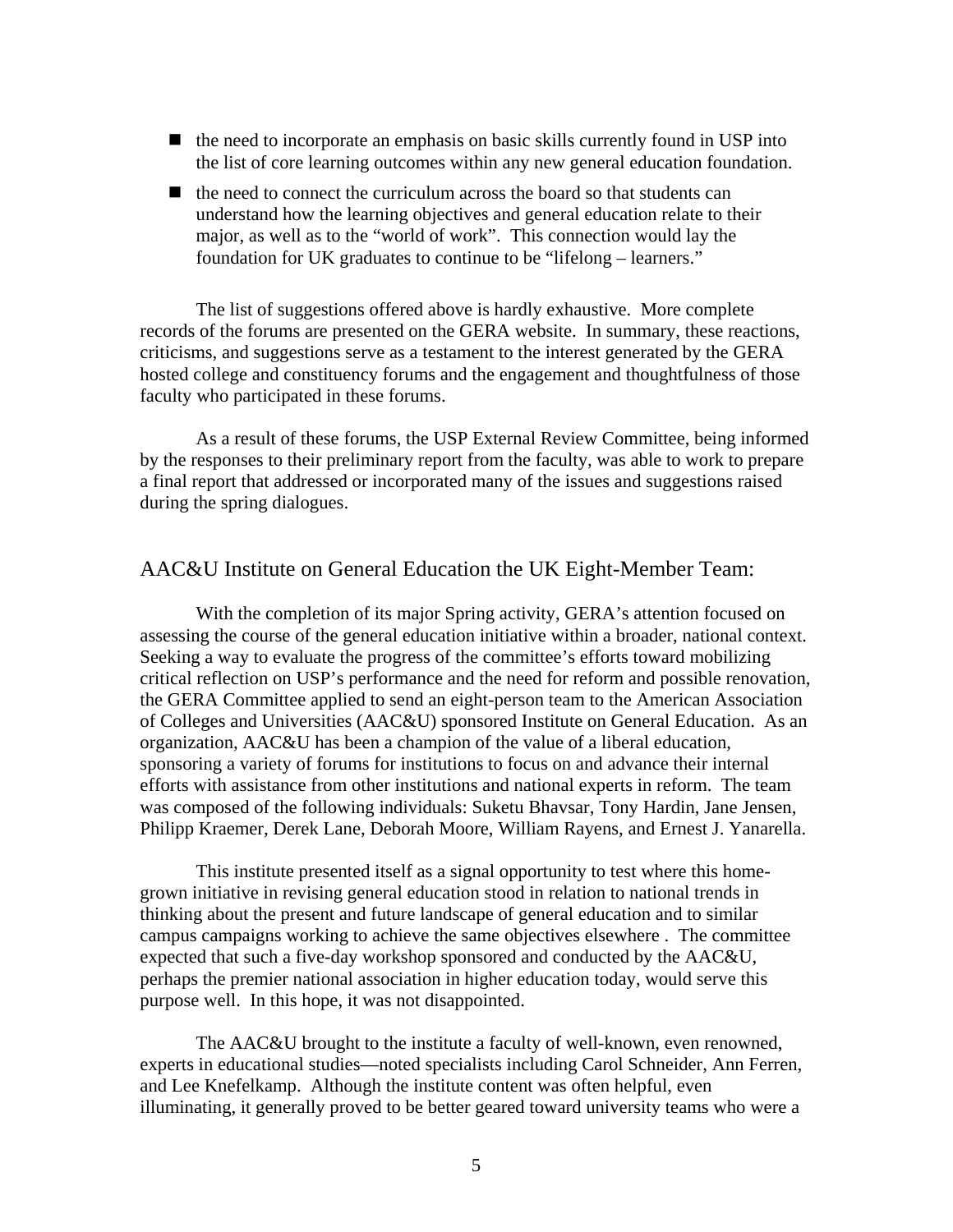year behind where the UK initiative was. Still, the institute proceedings proved to be valuable opportunities in which to discuss ideas and issues informally with key institute faculty (such as those enumerated above) and among UK team members. Many of the insights and positive steps generated in committee meetings and forums were reinforced in the plenary and workshop sessions by institute facilitators and through the experiences of faculty members on other teams. UK team members learned a valuable conceptual vocabulary (i.e., "intentionality"; "change agents as 'carpenters,' 'quilters.' and 'glassblowers'"; "'potholes' which get in the way of successful reform"); discovered a number of "nuggets" (changing portraits of liberal and general education within the  $19<sup>th</sup>$ century college, the  $20<sup>th</sup>$  century university, and the  $21<sup>st</sup>$  century academy; recognition of the emerging synthesis of academic and vocational streams of skills and competencies of the past into "intellectual/practical skills"; melding general education into the major where possible) that they brought back to the wider GERA Committee membership to share and integrate into ongoing discussion and debate of where this initiative should go and what form reform and renovation should take.

 One work product of institute involvement by the UK team was its institute report (see appendix), which outlined the background to this reform effort, highlighted aspects of the USP External Review Committee final report, and sketched out possible future actions. As reported subsequently, the UK team came away from the institute with two strong impressions: (1) that while the UK team was no less confused than other Research I university teams in attendance on some issues like implementation, in many other respects, it was in better shape and more advanced than UK's research extensive counterparts regarding the task of reform; and (2) that the GERA Committee and the USP External Review Committee have been following a parallel path with national trends in the thinking and reform of general education.

### Mid-August Planning Process Workshop:

 The summer GERA workshop was originally planned as a five-day event and with an ambitious agenda that included curriculum modeling both as a special focus of one day of the week-long enterprise and as an assignment for groups of participants over the course of the entire workshop. When a critical mass could not be mustered, the workshop was postponed, shortened in scope, and reduced to four half-day sessions culminating in a forum among participants and associate deans of different undergraduate Colleges.

 For all the enthusiasm vested by the GERA Committee in the mid-August planning process workshop as its last major activity, its members remained keenly sensitive to the caveat issued by the Senate Council in its support for this event not to run ahead of University Senate and general faculty consensus. This concern shaped the scope of the workshop and the goals and intentions that were set for it. It was explicitly reflected in the topics chosen for special focus and the material product sought by its closing.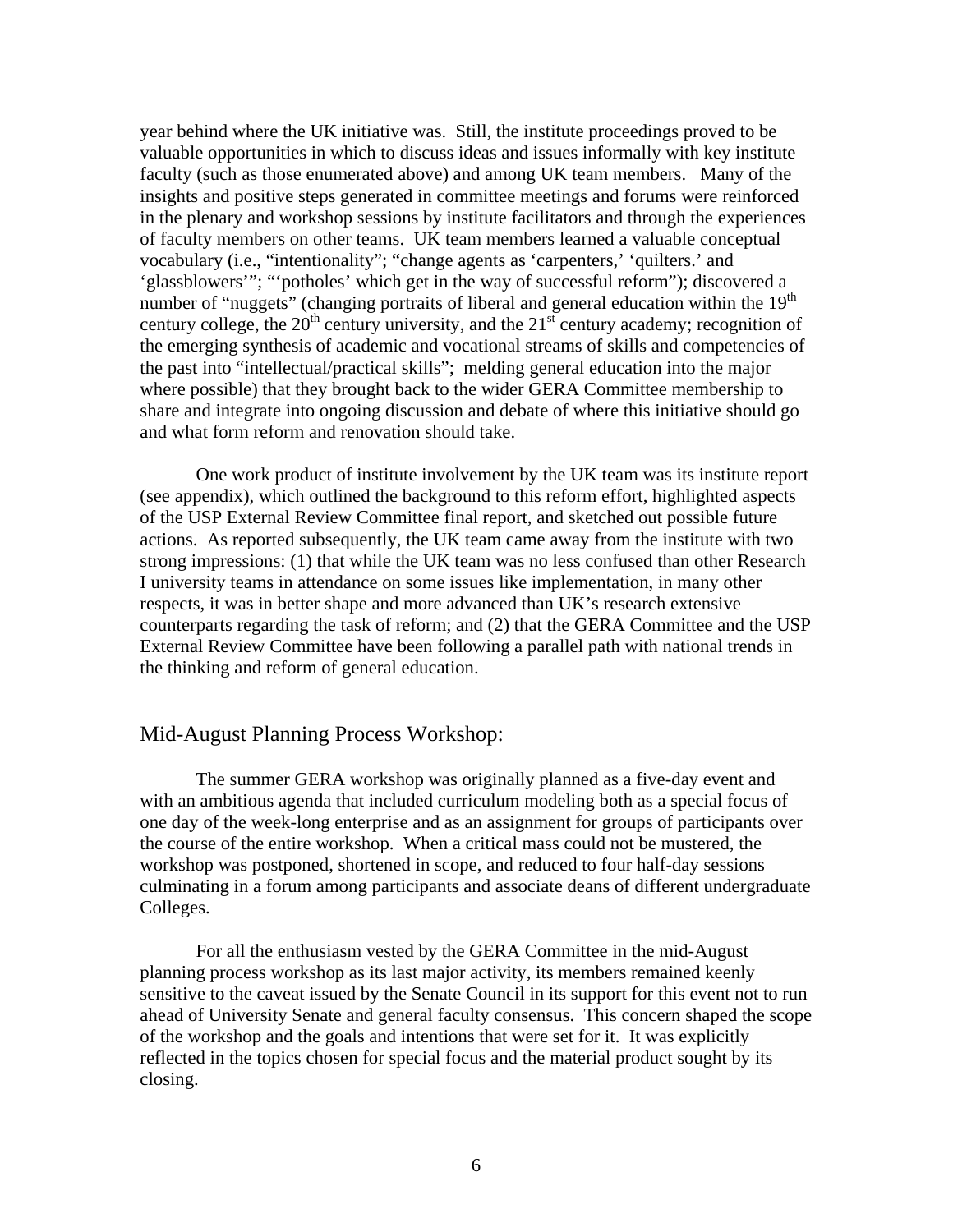The three guiding topics of the GERA workshop were:

- an overview of USP reform from its inception to the present and curriculum models lite (i.e., presentation of some generic models of general education curriculum uncovered in the GERA Committee's work and highlighted in Derek Bok's recent book, *Our Underachieving Colleges: A Candid Look at How Much Students Learn and Why They Should be Learning More*);
- an examination of the USP External Review Committee report as an essential point of departure for discussion and as a foundation for exploring the subject of basic or essential skills; and
- **a** a review of the place and value of assessment as a driver of general education reform and improvement—including an outline of two different models for integrating general education and assessment (James Madison University and Rose Hulman Institute of Technology).

Along the way, the presenters and facilitators of these subjects sought to elicit ideas, reactions, and recommendations on the various perspectives and opened up discussion for critical reflection and dialogue.

By the last day of the planning process workshop, it was evident that a clear set of issues and questions was placed on the table for further and continuing discussion and debate in any second stage of the general education initiative dealing with curriculum design and implementation. These issues and questions were the following:

Faculty Involvement and Responsibility

- 1. Will faculty be willing to be more involved in the development of a new general education curriculum given the trends in general education reform nationally and pressures from external forces for more accountability in higher education (state legislators, CPE, national political forces)?
- 2. Can we expect faculty to teach differently in the face of a new or revised general education curriculum, especially where general education curriculum objectives and core learning-outcomes are extended into the major (e.g., writing and oral communications)?
- 3. Can we expect faculty to willingly shoulder responsibilities for better integrating assessment into general education in order to better understand strengths and weaknesses of any new program and to gauge student development?
- 4. What kinds of new programs in TA training and faculty development might be needed to assure quality teaching of a new curriculum and in what ways would such programs be supported by resources from the Colleges and University?
- 5. How reasonable is it to expect the faculty reward and incentive structure of the university (and of the academic community nationally and internationally) to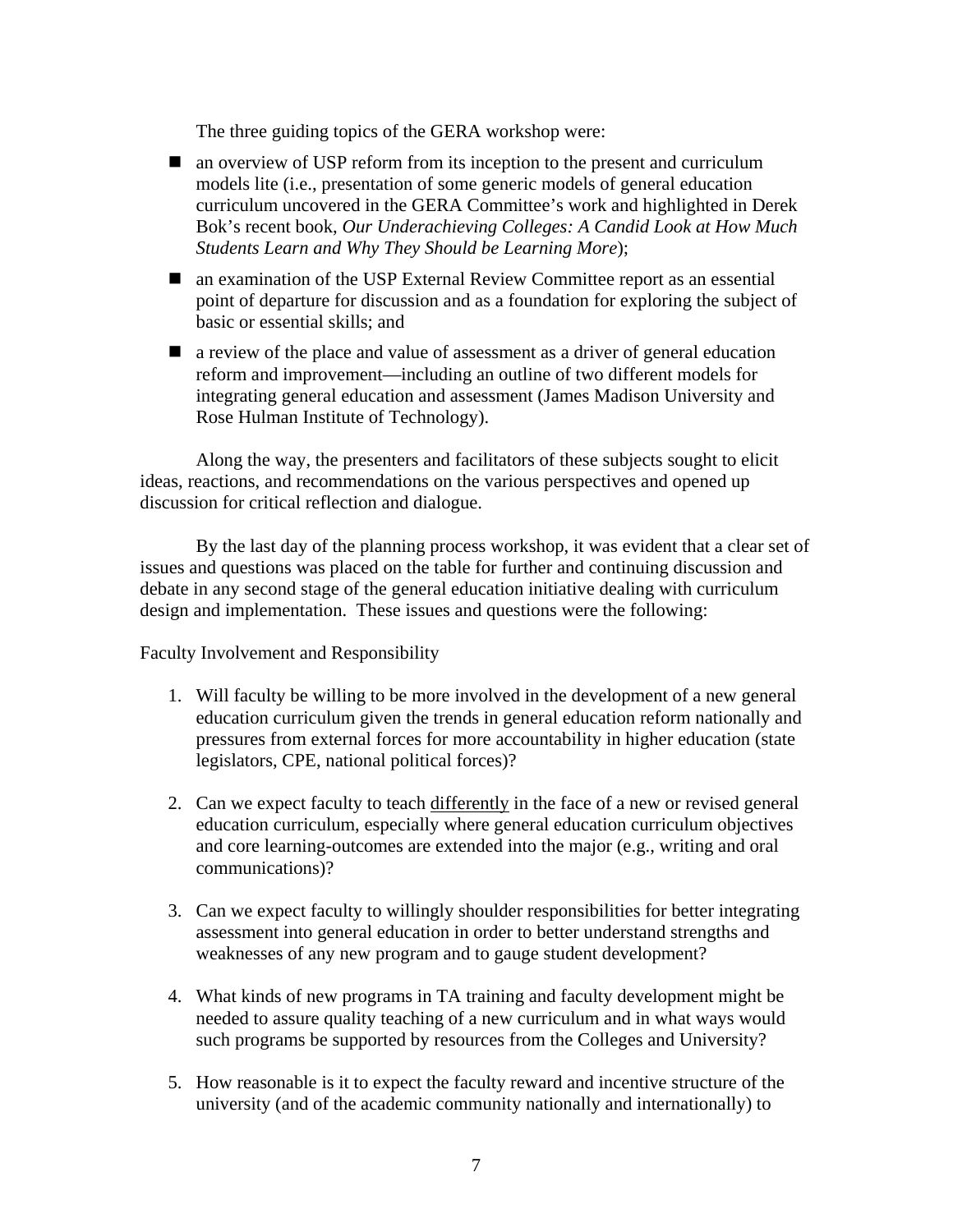reflect the kinds of teaching and service responsibilities that might be generated by a new or revised curricular model, especially one that includes curricular objectives, learning outcomes, and assessment components?

### College Commitments

- 6. Given that the first phase of this general education initiative has been quite transparent and open in its effort to frame the broad terms of such reform, how involved do the Colleges and their faculty wish to be in developing and implementing a new or revised curriculum model as this initiative moves into its next phase?
- 7. Do the Colleges have a vested interest in participating in a serious assessment regimen in ways that will improve delivery of College requirements and other contributions to a new general education curriculum?
- 8. In light of the USP External Review Committee's recommendations for expanding the list of essential skills to include other forms of literacy (such as health and information), can the Colleges cover these forms of literacy and perhaps even help shoulder some of the more traditional skills such as math, statistics, written and oral communication, and maybe science through one or more departments or majors?
- 9. Given the overarching principle enunciated in the USP ERC final report (prepare "students for lifelong learning, actively engaged in the global community of the  $21<sup>st</sup>$  century"), what curriculum objectives should be expected of any new science requirement and what format would best advance those course goals?
- 10. Given that a significant majority of workshop participants believe that foreign language should be taught more as an aspect of global or cultural literacy than as a skill demanding proficiency, how will the Colleges react to this recommendation, and might this dialogue produce alternative approaches to traditional language requirements?

### University Support

- 11. Can we reasonably strive to develop excellence in undergraduate education and its central component, general education, while pursuing top 20 status among public research universities by 2020?
- 12. Is this the wrong way to ask this question and would it be better to put it in this fashion: Can we reasonably strive to develop excellence in undergraduate education in the context and with the special strengths and idiosyncrasies of a public research university?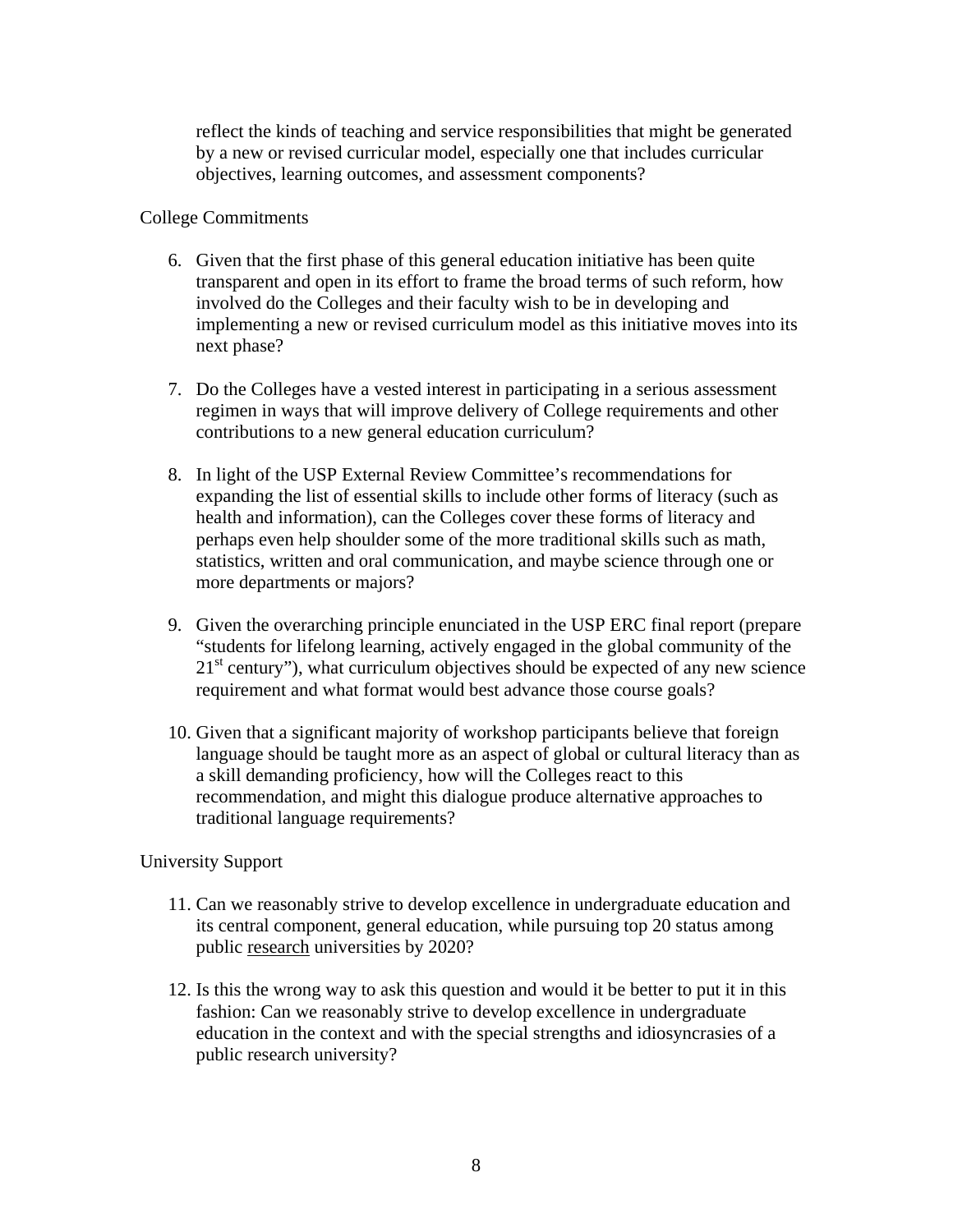- 13. In the event that a new General Education curriculum is created, where is the money going to come from and where should it go? Will the Arts and Sciences College bear the brunt of the burden of general education or are other Colleges willing to shoulder more of the heavy lifting?
- 14. Are there ways to integrate extracurricular activities into fulfilling general education objectives, learning outcomes, and skills that provides the possibility of breaking out of the typical 3 or 4 credit hour curriculum structure of courses?

 These fourteen queries then became the foci of wide-ranging discussion, first, by the twenty-five workshop attendees and then later in the morning with the associate deans and academic support, residence life, and student affairs administrative staff who joined the group.

 Discussion on these topics was lively, probing, and enlightening. Representatives from three of the largest Colleges—Agriculture, Arts and Sciences, and Business and Economics—pointed to serious discussion and reform efforts currently underway for the improvement of their undergraduate college curriculum. In some cases, these discussions and efforts are parallel with the direction that the USP ERC final report pointed towards in several of its recommendations. Others addressed the knotty issue of the balance between the University's reach for top 20 status among public universities and the pursuit of undergraduate excellence. It may not be too strong a claim to argue that a consensus in the room seemed to materialize around that both goals *could* and *should* be pursued but with the understanding that general education reform and undergraduate curriculum improvement in general must be achieved in the context and through the special assets of the University of Kentucky as a Research I or research extensive university.

As to the question of what could be expected from their College faculty, the strong message that was evident was that faculty would support general education reform only if it meant that they would be able to teach differently and with the prospect of freeing up more of their time for research and graduate teaching. They would not be supportive if it meant that such curricular revision entailed that they would have to do "more with less" (i.e., more time and responsibility, fewer resources, etc.). A qualification to this message was the voice of one assessment practitioner who underlined that implementation of a new program and serious assessment mechanisms might initially require more faculty time and energy, though once implemented such costs would decline. After the initial front loading of resources to set the assessment work in place, improvements in student learning and program cohesiveness would begin to accrue benefits. None of the associate deans, support staff, or faculty members suggested that an updated and improved general education curriculum could be put into place without the necessary resources to meet the new requirements. Nor did anyone argue that general education reform could occur without recognizing the need to redistribute resources among the Colleges to reflect the relative contribution of each College to those new responsibilities.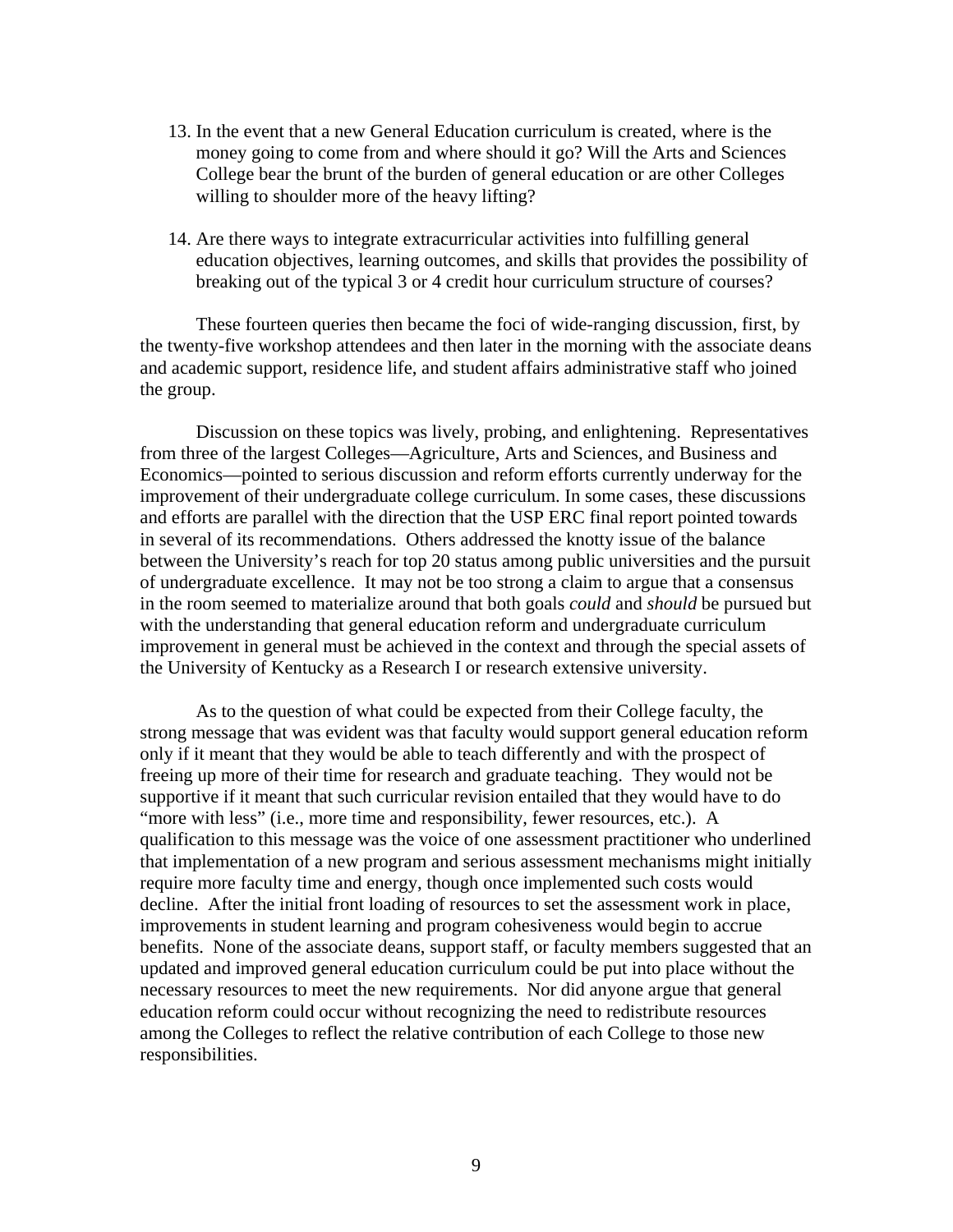## Conclusion:

 The end of the first phase of this general education and assessment campaign brings to a close the work of the GERA Committee and that of the USP External Review Committee in advancing the guiding goals and purposes animating each. The GERA Committee has worked vigilantly to address its twin purpose: stimulating campus dialogue and debate over general education reform; and highlighting the value and virtues of integrating strong program and student assessment into any such curricular reform or renovation. Any new phase must:

- $\Box$  look to ways to assure continuity with the initial conceptual phase of this initiative;
- institute faculty committee mechanisms to turn to the difficult, but necessary tasks of curriculum design, course generation and implementation planning;
- determine the place and relative roles of general education and Colleges and majors in the designing and satisfying of curricular and accreditation requirements of any new program;
- $\blacksquare$  consider how opportunities for faculty development and graduate student teacher training can be incorporated into general education reform; and not least of all
- work with the Provost and President in calibrating faculty resources and monetary support for such general education reform in the context of significantly increased undergraduate enrollment.

 On behalf of the membership of the GERA Committee, the co-chairs would like to thank all those University and administrative faculty who participated in the committee-sponsored forums, who quarreled with us, who enlightened us, and who challenged us to give a significant measure of our thought, energy, time, expertise, and hope to this first phase of what we see as the last best chance for major structural reform of UK's general education curriculum for the foreseeable future.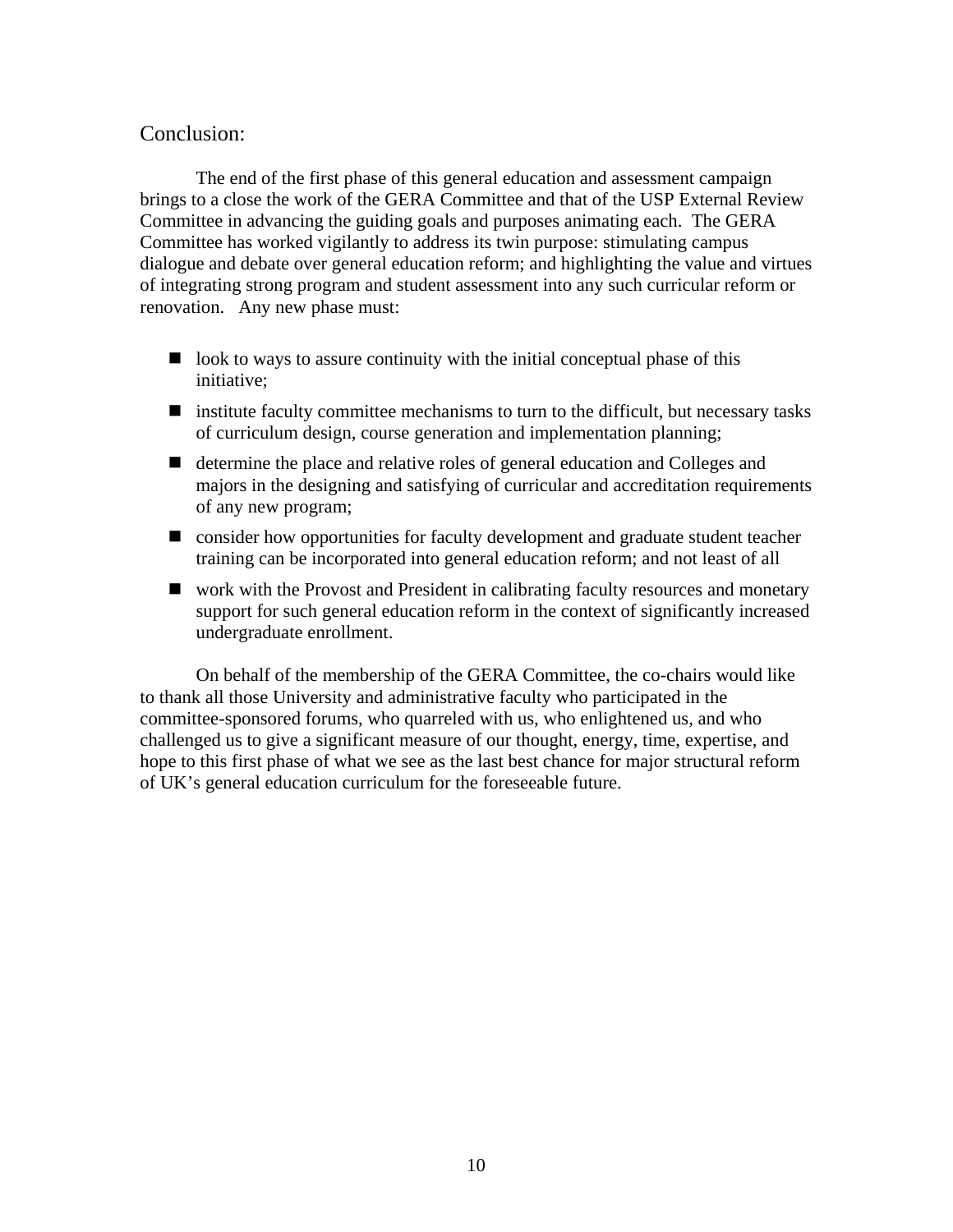# Appendices

# **Appendix 1: GERA Committee Composition**

Phil Kraemer, co-chair, Associate Provost for Undergraduate Education

Ernie Yanarella, co-chair, Senate Council Chair/Faculty member

Ruth Beattie, Faculty member

Larry Grabau, Faculty member

Richard Greissman, Assistant Provost for Program Support

Jane Jensen, Faculty member

Deb Moore, Director, Office of Assessment

Norman Pedigo, Director, Teaching and Academic Support Center

Connie Ray, VP for Institutional Research, Planning and Effectiveness

William Rayens, Faculty member

Rebecca Scott, webmaster/support, Office of Assessment

Gerald Smith, Faculty member

Kaveh Tagavi, Senate Council Chair, Ex-Officio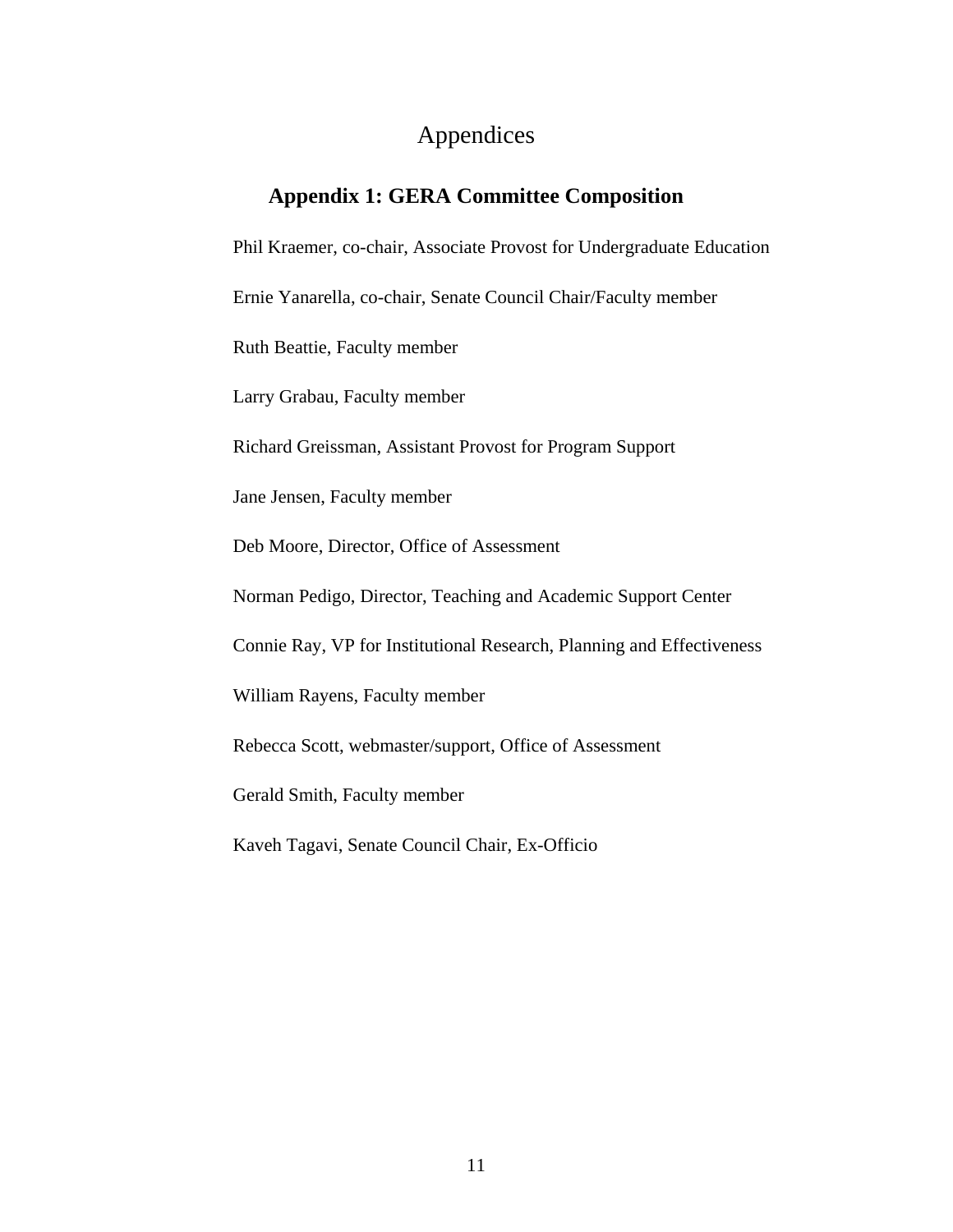# **Appendix 2: USP External Review Committee Members**

Alan DeSantis, Committee Chair Emeritus, Communications

William Rayens, Committee Chair, Statistics

Tony Hardin, Theater

Jeff Osborn, Biology

Jane Peters, Art

Jane Wells, Accounting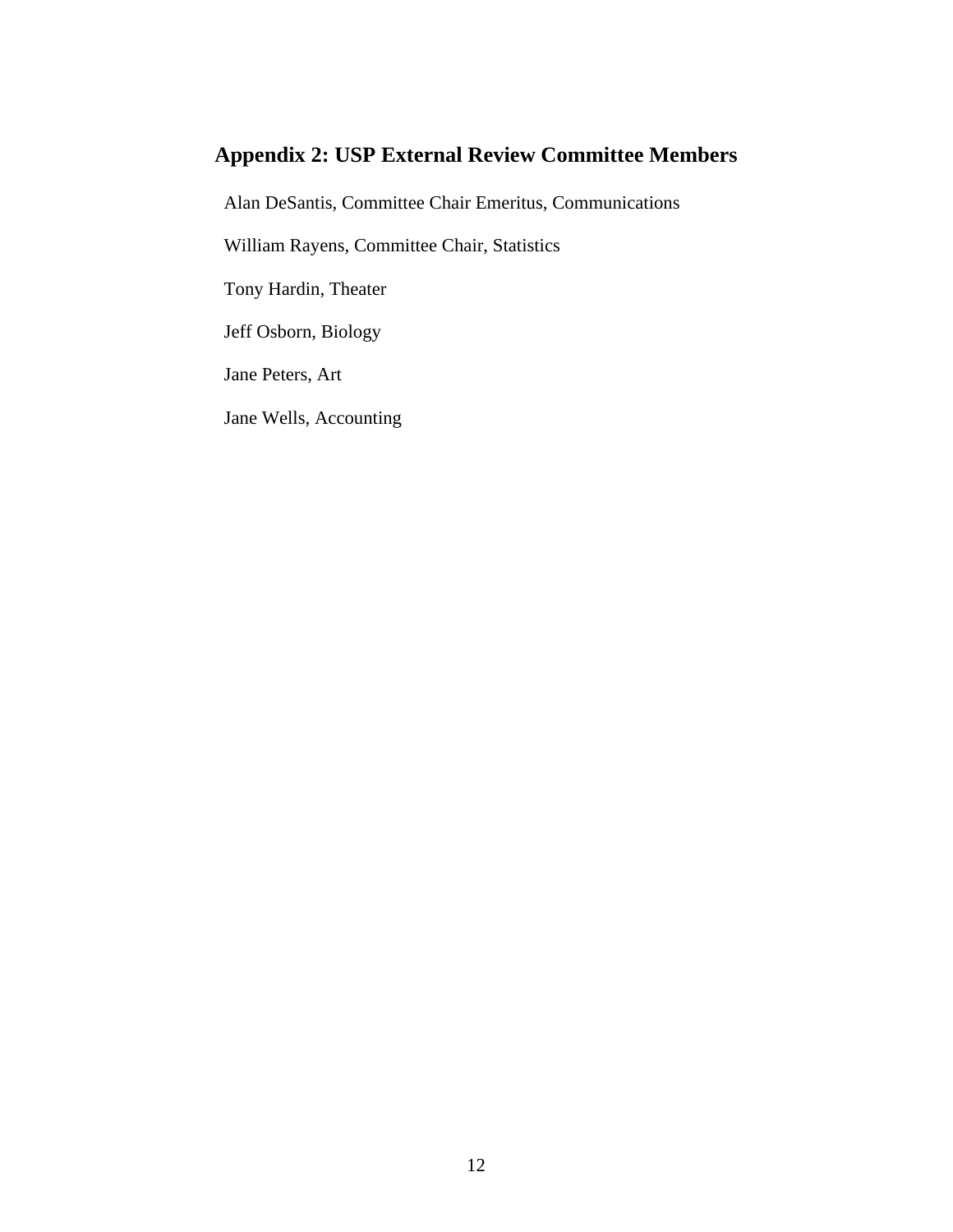# **Appendix 3: UK Team Report to AAC&U Institute**

#### **Background**

In February of 2005 a faculty committee was charged by the Provost to generate a series of guidelines and ideas, in an abbreviated document, that would serve as an intellectual springboard for further discussion about reform and revitalization of our current general studies program. The report brought forth by that committee was publicly vetted in 15 faculty and constituency forums, revised and then submitted to the Provost and the Senate Council. It called for the establishment of a set of four *core curriculum objectives* – and a host of associated learning outcomes - which would allow for an articulation of the skills and knowledge desired for all graduates of the University of Kentucky, regardless of major. The essential message was that a coherent framework for describing these shared objectives and outcomes must be conceptualized *before* the design of a curricular model and implementation issues can be sensibly debated. This conceptual framework has not been officially adopted by the University; that process is ahead of us. But we are proceeding on the assumption that this set of principles or one that is very similar in spirit and intent will be adopted.

#### Looking Ahead

 The abovementioned report also listed a series of recommended next steps and a timetable for completion of various broad phases of our reform process. The specifics are still a little uncertain, since the plan and the timetable are undergoing constant revision as we better understand the process, and as we absorb more of what we have heard at the Institute. In broad terms, however, the plans for advancing our project once we return to campus are delineated below.

- 1. Summer Workshop we have been working on this idea for several months and a lot of time has been devoted to identifying the key individuals on campus to invite. One of the primary purposes of the workshop is to communicate what we have learned at the Institute. But we also want to:
	- a. Link the ERC proposed framework of curricular objectives, learning outcomes, and encompassing mission to national trends in designs for liberal and general education.
	- b. Conceptualize alternative curricular models and begin to debate their pros and cons.
	- c. Open a discussion on which skills are truly essential skills for our undergraduates, and begin the process of convincing faculty that it is no longer rational to dichotomize intellectual and practical skills, which is something new that we picked up at the Institute.
	- d. Familiarize participants with different assessment strategies and begin to debate their strengths and weaknesses.
	- e. Initiate open conversations with each of individual stakeholders within the colleges.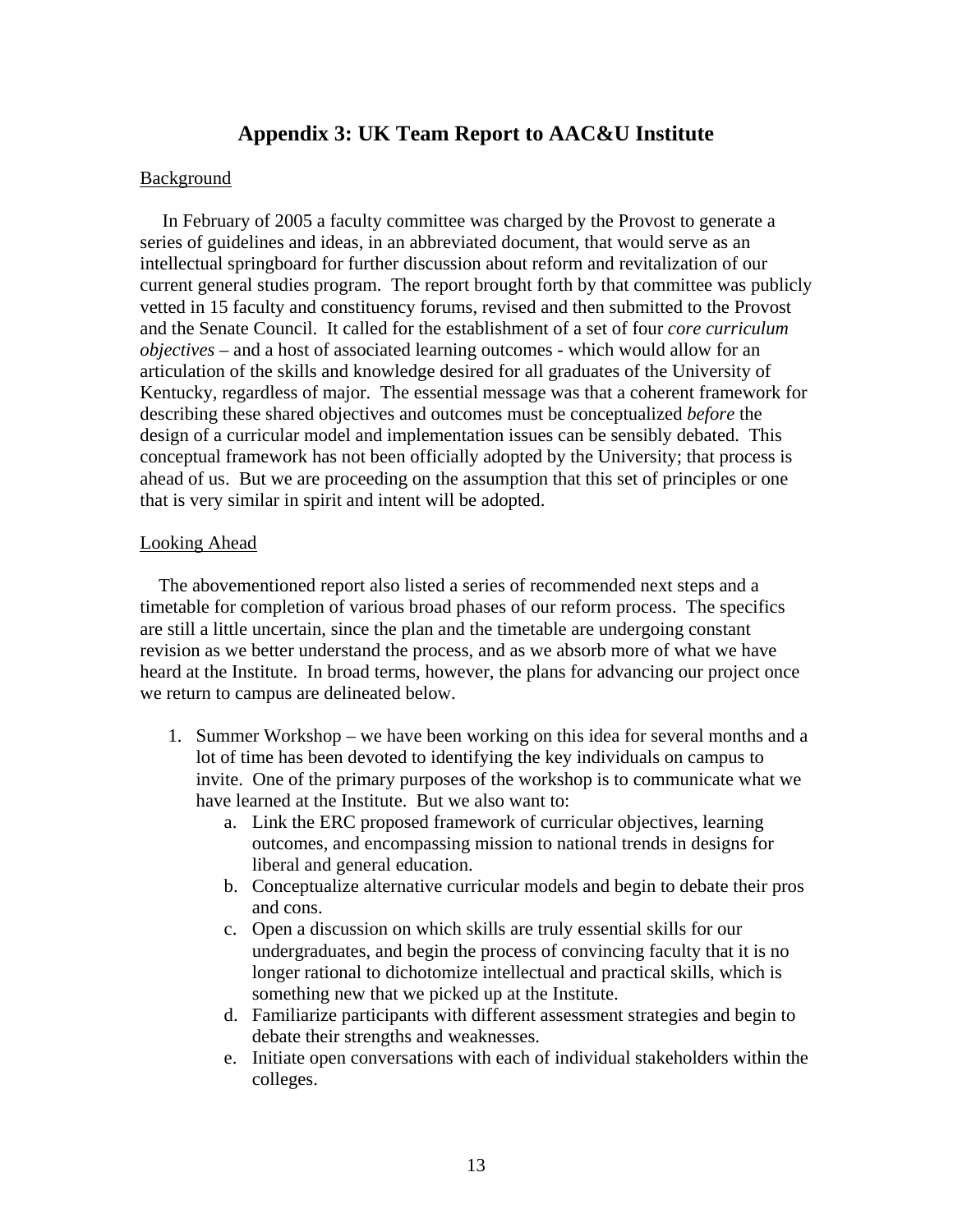We also feel that it is critical that we get vigorous and visible buy-in from our new Provost and involvement from the Colleges (and by implication Departments) in the design of a general education curriculum working from the ERC framework. The success of much, if not all, of what happens next will depend on that.

- 2. Report to the Vice-President on Institutional Research, Planning and Effectiveness – this entire process of reform has heretofore been facilitated by the General Education Reform and Assessment (GERA) committee—a general oversight and planning committee. This committee will facilitate the summer workshop. However, it is also the responsibility of this committee, overlapping largely with the Institute team, to be informed by the report mentioned at the start of this document, by the AACU Institute visit, and by the summer workshop and submit a formal report to the Vice-President.
- 3. Return to the faculty this step is not yet clear. We have had a couple of alternatives that have been fairly detailed, but no consensus has been reached within our group on the best way to proceed. This will be determined as the summer unfolds. However, the general plan is to take the various curricular models that were brought to or generated by the summer workshop, along with the workshop discussions, to the larger faculty at the University, probably through the Colleges and to the specific Departments. Subject to rules of engagement, Departments (perhaps assimilated at the College level) will be asked to react to the different models and if they prefer one over all the others, give some detailed feedback on how their program can contribute to a general education curriculum that follows such a model, as well as comment on the effect this would have on their major. One of the issues not yet resolved is what group or committee will be in charge of this process. Such things are important, obviously, and we are still debating the best way to proceed.
- 4. The Senate the hope at this point is that a clear pattern of preference will emerge, that one type of model will be clearly preferred to all others. The appropriate committee (not yet determined, but likely a standing, university-level curriculum committee that reports to the Associate Provost for Undergraduate Education) will then polish a proposal to take to the floor of the Senate for debate and, with luck, adoption.

[In the original team report, an appendix appeared that summarized the USP ERC final report. That report is available on the GERA committee website www.uky.edu/GERA]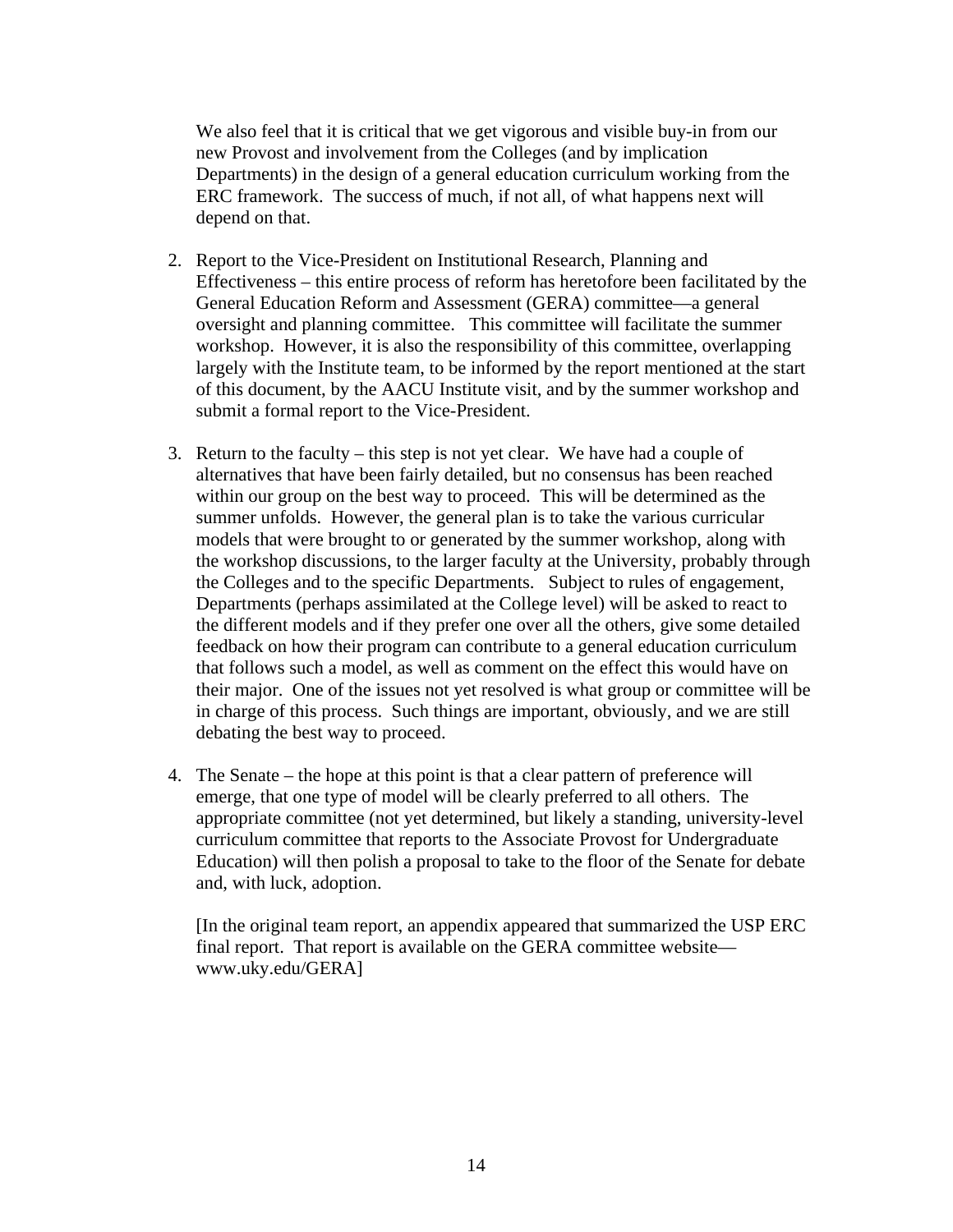# **Appendix 4: College and Constituency Forums**

#### 1. Health Care Colleges Academic Deans Forum:

 Time and Place: January 18, 2006, 307 Wethington Building Attendance: 15 Facilitator: Ernie Yanarella (GERA co-chair)

#### 2. College of Communications and Information Studies Forum:

Time and Place: January 30, 2006 Lexmark Room Main Building Attendance: 26 Co-facilitators: Ernie Yanarella (GERA co-chair) and Enid Waldhart (Communications director of undergraduate studies)

#### 3. College of Education Forum:

Time and Place: February 14, 2006, Taylor Education Building Auditorium Attendance: 40 Co-facilitators: Ernie Yanarella (GERA co-chair) and Steve Parker, Kinesiology and Health

#### 4. College of Health Sciences Forum:

Time and Place: February 22, 2006, Common Room of Wethington Building Attendance: 8 Co-facilitators: Ernie Yanarella (GERA co-chair) and Jody Deem, Communications Disorders

#### 5. College of Social Work Forum:

Time and Place: February 28, 2006, 230 New Student Center Attendance: 13 Co-facilitators: Ernie Yanarella (GERA co-chair) and Melanie Otis, Social Work

#### 6. College of Fine Arts Forum:

Time and Place: March 3, 2006, Briggs Auditorium, Fine Arts Building Attendance: 40 Co-facilitators: Ernie Yanarella (GERA co-chair) and Dick Domek, Music

#### 7. College of Design Forum:

Time and Place: March 7, 2006, 205 Pence Hall Attendance: 8 Co-facilitators: Ernie Yanarella (GERA co-chair) and Steve Deger, Architecture

#### 8. College of Agriculture Forum:

Time and Place: March 9, 2006, Williams Auditorium, Plant Sciences Building Attendance: 30 Co-facilitators: Ernie Yanarella (GERA co-chair) and Lee Edgerton, Animal Sciences